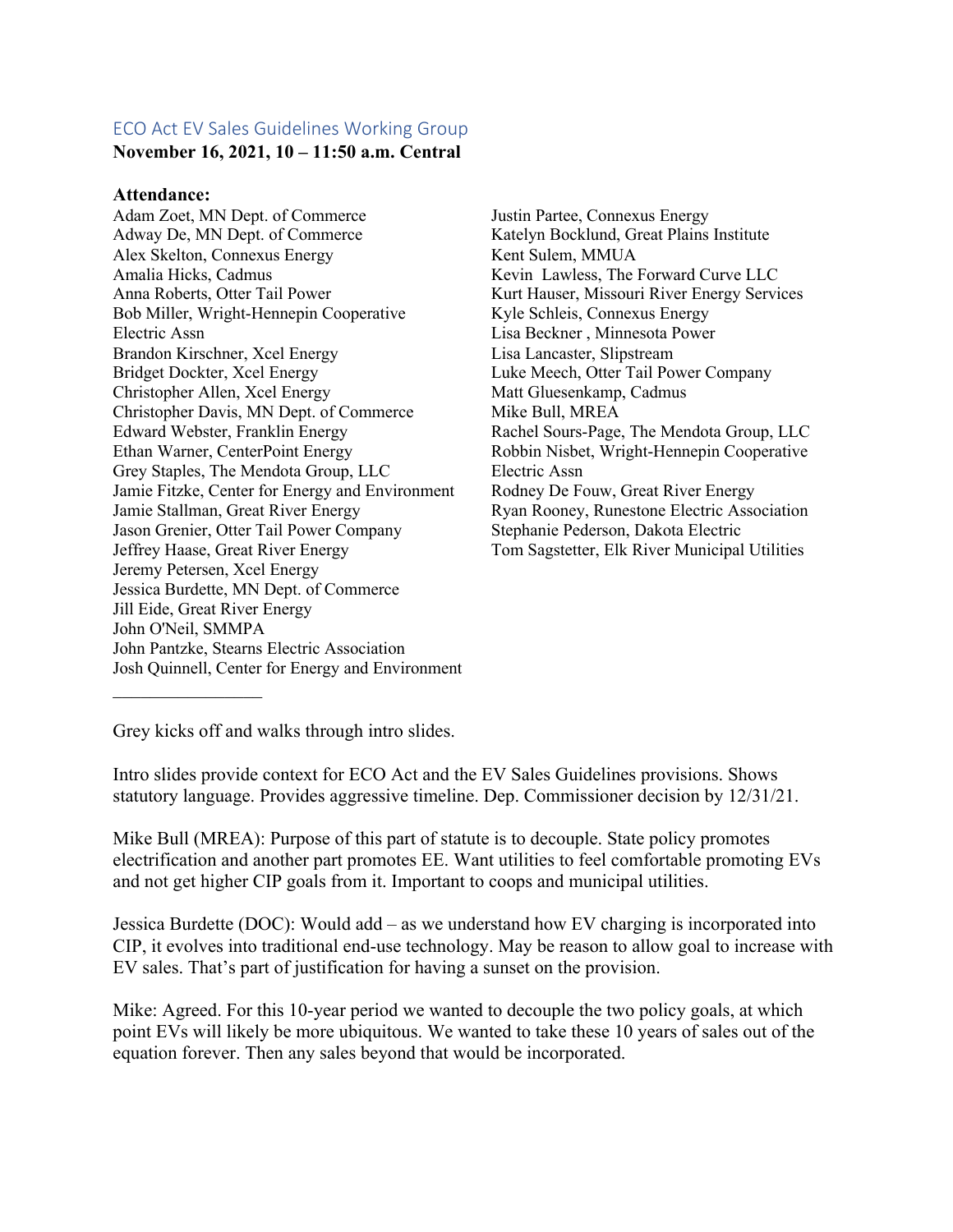Jamie Fitzke (CEE): Something to be said (for accuracy): this policy developed to entice and not punish utilities.

Rodney De Fouw (Great River Energy): How will existing EV loads be viewed?

Jessica: We have some questions about it in the discussion today. Looking at this as a prospective policy to be established. Sales, depending on how they are verified or included as part of rates, tariffs, etc. that we would be looking at beginning in 2022 inclusion of those sales. Also recognizing that in development of CIP goals, looking at historical 3-year weathernormalized. Sales beginning in 2022, would start being incorporated in weather-normalized for future years.

Kyle Schleis (Connexus): What would have to be provided to show that EV load is participating in a program?

Jessica: aAll to be determined as a collective group of stakeholders.

Kevin Lawless (The Forward Curve): Any reason COUs couldn't subtract 2021 EV charging sales when filing 2022 plans?

Grey Staples (The Mendota Group): Good question. We had said 2022 based on our understanding, but folks could take a different position.

Jessica: Sales could be verified for 2021 and then incorporated.

Grey: That's a question we have - how in fact one would calculate that number.

John O'Neil (SMMPA): Because COUs don't report 2022 energy sales in 2022 reporting.

Jessica: only reporting 2021 sales.

John: We won't have the sales for 2022 until after 2022.

Grey: Kevin is saying why not include 2021 as part of start year.

John: As I interpret ECO, it's not allowing us to go back. If we go back one year, why couldn't we go back three years? We haven't established the guidelines yet. I think it's from 2022 forward.

(From Chat – John O'Neill) **EV Charging kWh Sales** Number of EVs in MN by county: https://www.dot.state.mn.us/sustainability/electric-vehicledashboard.html Annual Miles per Vehicle  $(MN) = 11,361$  miles/year https://www.fhwa.dot.gov/ohim/onh00/onh2p11.htm EV Charger kWh per Mile = 0.3 kWh/mile (2022 Illinois TRM version 10 Volume 3 – page 400;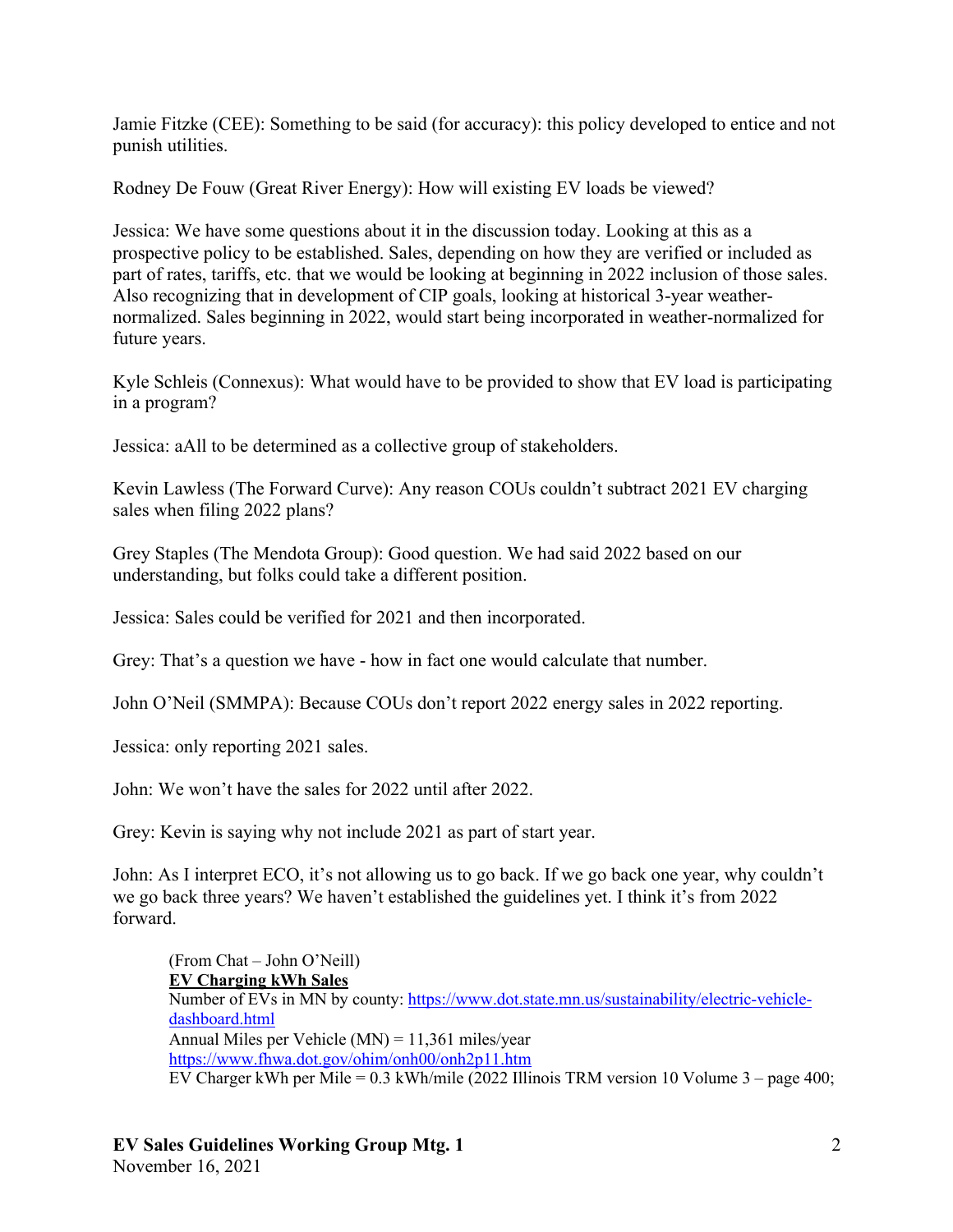https://www.icc.illinois.gov/programs/illinois-statewide-technical-reference-manual-for-energyefficiency)

Example - Olmsted County, MN: 2021 EV Charging kWh Sales = 604 EVs \* 11,361 miles/year \* 0.3 kWh/mile = 2,058,613 kWh

Electric Vehicles - Sustainability and Public Health - MnDOT MnDOT sustainability resources and contacts www.dot.state.mn.us

Jessica: Agree with that. I don't think we can go back and look at historical.

Kevin: I think that's true, John, but if you wait until you have 2022 sales, then nothing will happen until 2023. Yes, there's a 10-year window. I propose subtracting 2021 and call that verifiable meter data from customers with specific EV charging rates and to subtract those out of gross sales for 2022 plan.

Jessica: We're getting a chicken and egg problem. Points well taken. Monitoring chats. Let's talk about world of verifiable sales. Two utilities have verifiable sales.

Kent Sulem (MMUA): The law technically applies to all sales before December 31, 2032, provided it meets the criteria. So if a program can show the sales before 2022 they could be backed out. But if there is no way to measure past sales, then they couldn't be included. Agree with Jessica's comments.

Mike: In 2033 it's those sales that appear incremental above your 10 year sales.

Jessica: Yes, avoid creating a cliff in 2033.

Kevin L: Problematic if EVs and chargers have gotten a lot more efficient. Situation where sales decline. Somewhat unlikely, but not out of realm of possibility.

Jessica: I don't understand why that's a problem.

Kevin L: I'm not saying it's a bad thing but there would be a deduction in what CIP requirement.

Jessica: Saying there'd be a negative that would lower the goal?

Kevin L: Chargers, batteries, and cars will get more efficient. Public transit will impact all of this. There's the possibility that we could hit a declining sale particularly with wildly successful utilities in getting EVs introduced.

Jessica: Let's cross that bridge when we come to it.

Grey: Everyone should provide comments.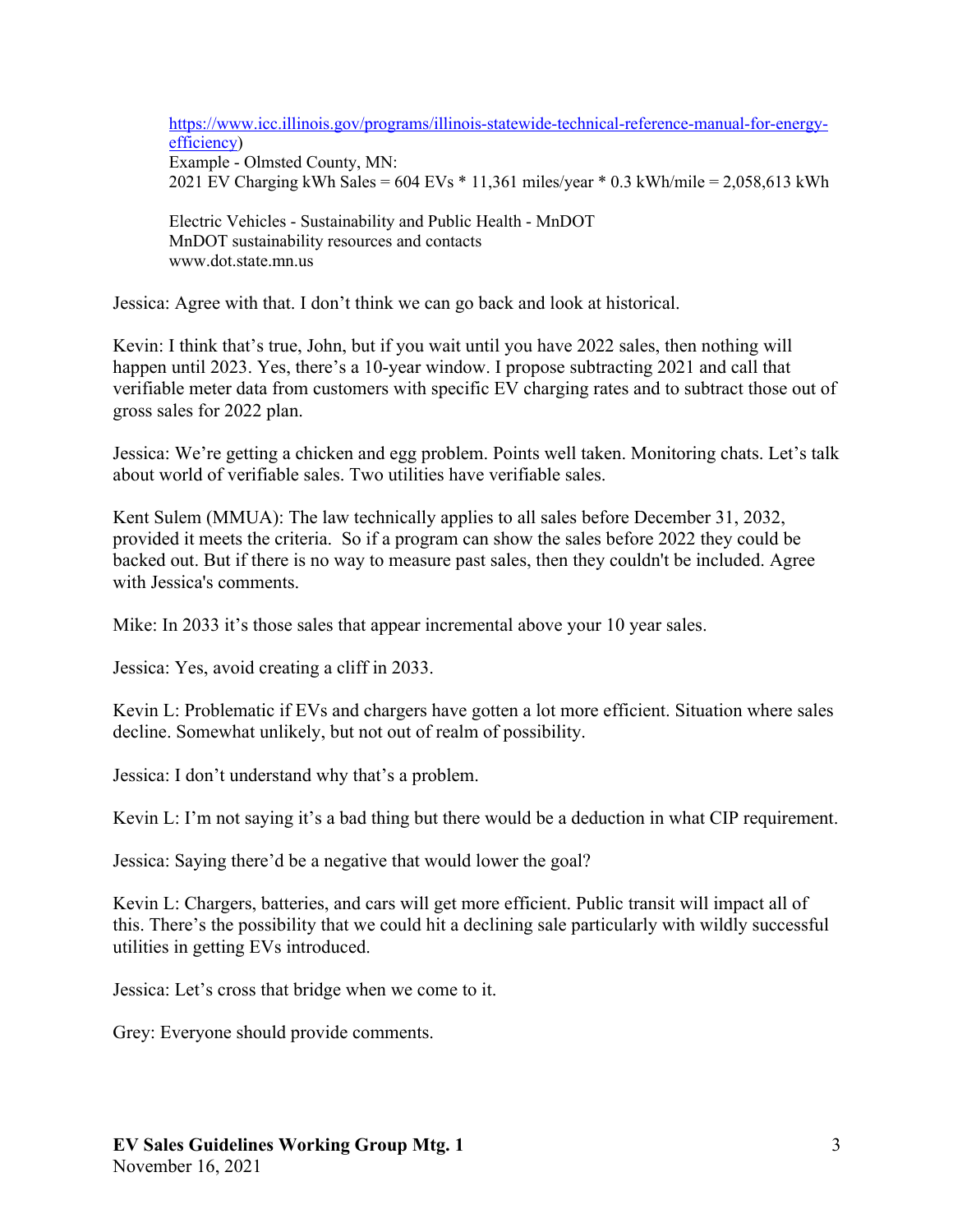Jason Grenier (Ottertail Power): Very simple approach to be considered is: We know the number of EVs for each utility. Would we want to put in TRM and say each EV is worth x kWh? All charging on one of our tariffs. Not precise, but simple approach.

(From Chat – Tom Sagstetter) The PUC has data on its website that you can download here: As I read the statutory language my take is that is was written to be measurable and not apply a TRM. Will the method we outline be used as part of the fuel switching conversation in another working group.

Grey: You said DOC gives number of EVs?

Jason: PUC staff gives from DOT or DVS or whoever. So we know number of EV. We could estimate miles, and kWh/mile. Cadmus does their studies and develops TRM savings for many EE measures. Throwing that out there.

(From Chat – Katelyn Bocklund) The PUC has data on its website that you can download here: https://mn.gov/puc/activities/economic-analysis/electric-vehicles/

Hanna Terwilliger is the contact for EV data: hanna.terwilliger@state.mn.us

(From Chat – Rodney De Fouw) https://minnesota.maps.arcgis.com/apps/webappviewer/index.html?id=95ae13000e0b4d53a79342 3df1176514/

Grey: In essence a deemed value.

Kurt: Do they do that for all utilities? Never seen for munis.

John: Yes, all utilities are required to use the TRM for consistency. I had the same thing in mind. Reported by county. If reporting by utility, even better. A lot of our measures in our TRM are based on Illinois and they have an EV measure in 2022. Simple.

Kurt: How are they getting that sort of resolution? How do you tell city vs rural electric?

Stephanie Pederson (Dakota Electric): PUC uses the x data and overlays on utility maps. Gets sent after private registrations taken out.

Kyle: How do they record leased vehicles?

Stephanie: Issue in past, Hannah's (PUC) email says has the correct info for 2000+ leased vehicles in the state. That was the cause for delayed data.

Jamie: Counterpoint: in some of the metro areas, there are those that live in one service territory, but work, shop, travel to another. Would be a disservice to those utilities.

Jason: Isn't 85% of charging done at home? We could have separate tiers for hybrid vs all EV.

**EV Sales Guidelines Working Group Mtg. 1** November 16, 2021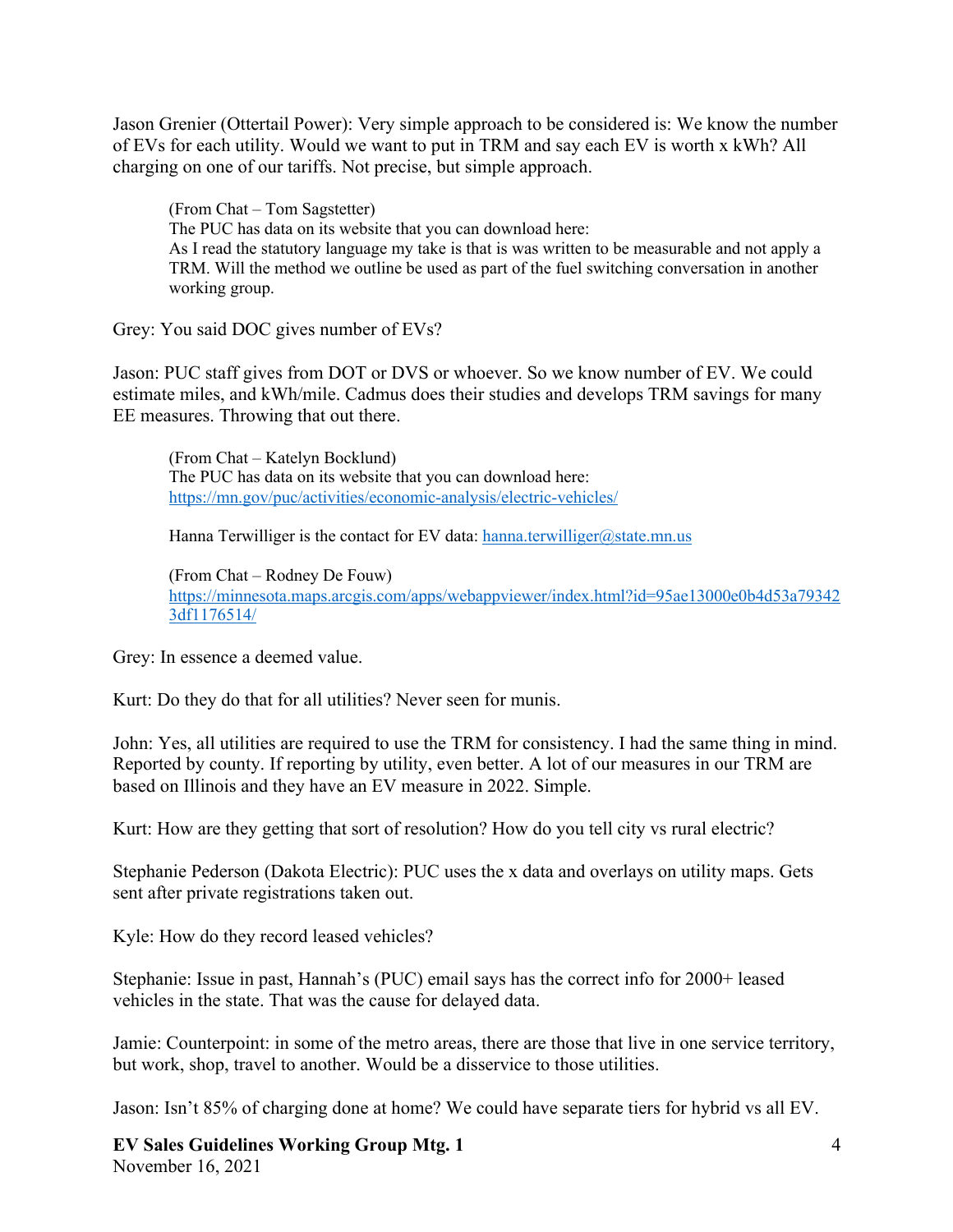Jessica: This would be in lieu of verifiable sales?

Grey: Before you answer, it seems the answer is that you're taking a more expansive view to try to align all EV charging in a service territory, correct? Going down that path to say yes, and how you do it reliably.

Jason: Yes, in lieu of verifiable sales, where we can.

Jessica: Thinking of governance aspect. We can rally around simplicity but what would make me nervous is many utilities doing this. Wouldn't want to have a lot of one-offs. Struggle with magnitude of impact and balancing all of this. And broad vs narrow interpretation. I like the idea of leveraging the TRM.

Kevin L: Are you open at the DOC to using a broad-based? It's not perfect for the first round of plans and after that using a different plan, such as metered-data supplemented by market and load research? I think you're right in the beginning here, last I looked on the dashboard there are 20K EVs in the state – for now not a big number. Might be a big number for specific utilities.

Jessica: Historically I've been averse to big asterisks indicating that we changed methodologies. That said, I appreciate that there are a lot of moving pieces. I wouldn't want to close the door to adjusting course if we're able to get to a more refined method. I recognize we need guidance out by 12/31. Might make sense to keep it simple. Doing that and then modifying methods could work. Not unreasonable.

John: I think you're right. Point of TRM is to establish that consistency. But we do look at that on an annual basis. We review and could change in there.

Grey: Are you talking baseline?

Jessica: I think the TRM is the vehicle. I don't know that we'd use it to establish a baseline and algorithm for quantifying savings. A place to conduct the work and define the mechanism.

Jason: Place to start and as we get more sophisticated change.

(In Chat – Jason) if the vehicle is registered the data exists on non-residential. maybe we can work with the MPUC and other agencies to get the non-residential ones.

Josh Quinnell (CEE): You mentioned scale, Jessica, what we do in first year is 100x less impactful than what we do in  $10<sup>th</sup>$  yr. We should expect 1000s of 1000s of EVs. The benefit to utilities may represent an entire year worth of sales. Need to balance simplicity vs accuracy. TRM is always wrong. Which side do we err? 20-30% difference is meaningful. Can leverage attributes of EVs – easy to meter. We want high visibility EVs on system. Integral to grid resiliency. Metering EVs when, where they use energy prepare us to use EVs as a substantial grid asset.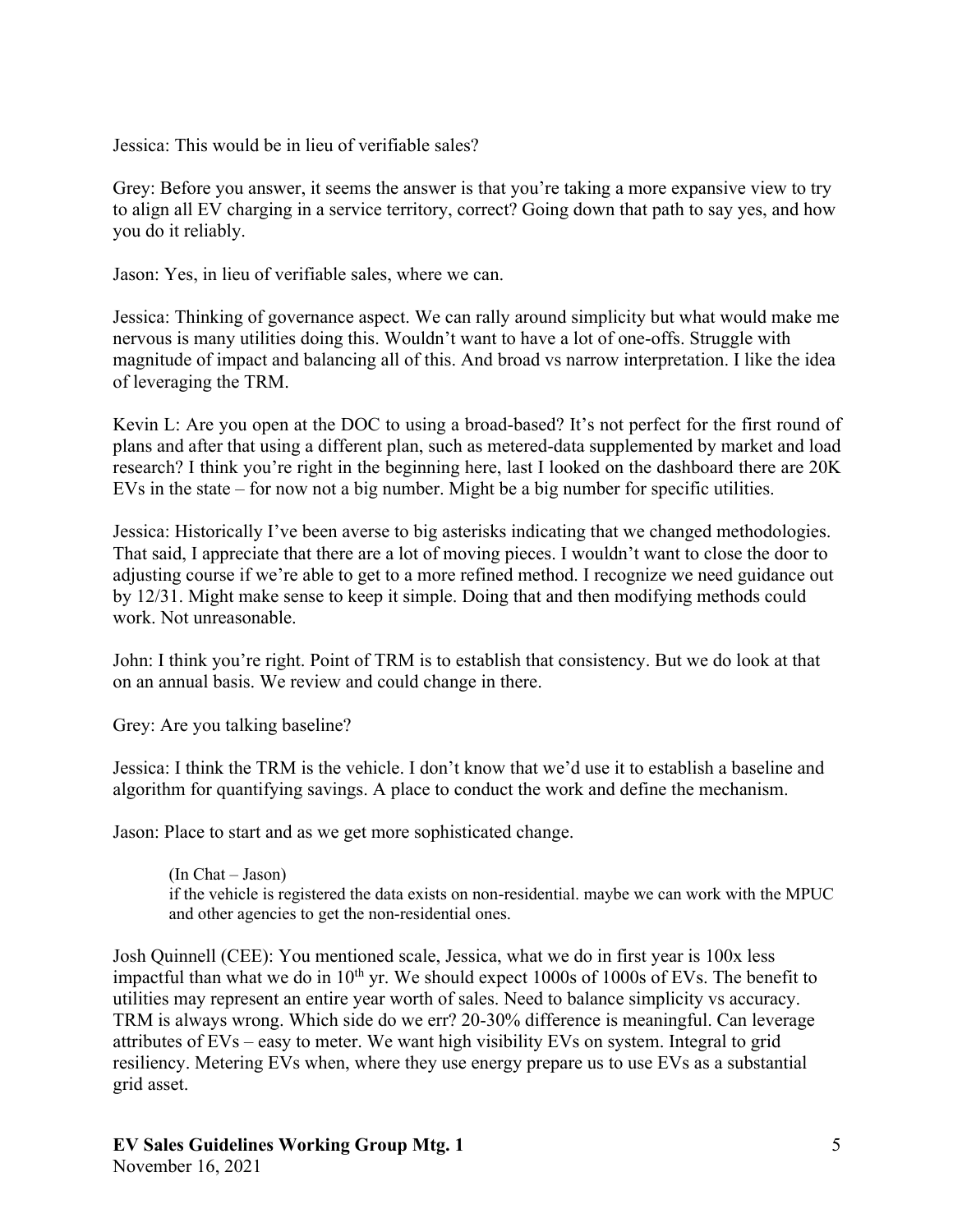Jessica: Great points. Reinforces Jamie's comment about this being an incentive to establish good practices for metering. Can you remind me when we're due for next major overhaul of TRM?

Amalia (Cadmus): This year. I don't know that it has to be either or. We can with the TRM, come up with measure that makes sense. Can continue to measure, meter, CARD grant, those results can get rolled into TRM later. We need to agree on when / where to start.

Jessica: I have to leave. I like the idea of something simple now and then moving this convo to the TRM to revise as we go.

Grey: If one were to read the statute to confine to program rates or tariffs: 1) are utilities confident that program rates and tariffs readily capture information? 2) if focus on those, what percent of EV charging is covered by those? Is it 60-70%? Something to think about as well.

John: From a muni perspective, we do not currently have EV charging rates in place. No mechanism in place to track those sales. For the smaller utilities, broader perspective makes more sense. As those programs get developed, we'll have more ability to do that.

Rodney: Wrinkle: conversation thus far has focused on road vehicles. Will construction and UTVs, etc. be included in this?

Grey: Good question.

Mike: I don't think we defined in ECO what an EV is. Seems to suggest it should be broadly construed. Not limited to road.

Josh: We have looked at alternative (non-road) vehicles. Would be exceptionally difficult to characterize in the TRM due to variety of operating conditions. Would need to meter.

Grey: What percent of vehicles or consumption would that be? Do you think road vehicles would be 95% of total?

Josh: No feel for that.

Grey: Trying to get a sense of magnitude that wouldn't be included. If larger number, how to estimate.

(From Chat – Kevin) Over the road truckers are generally not registered in MN relative to the amount of charging they will use.

Josh: Maybe less than 10% of vehicle market, but pure speculation.

Kurt: Far more electric forklifts going in than EVs at this time in our service territory.

**EV Sales Guidelines Working Group Mtg. 1** November 16, 2021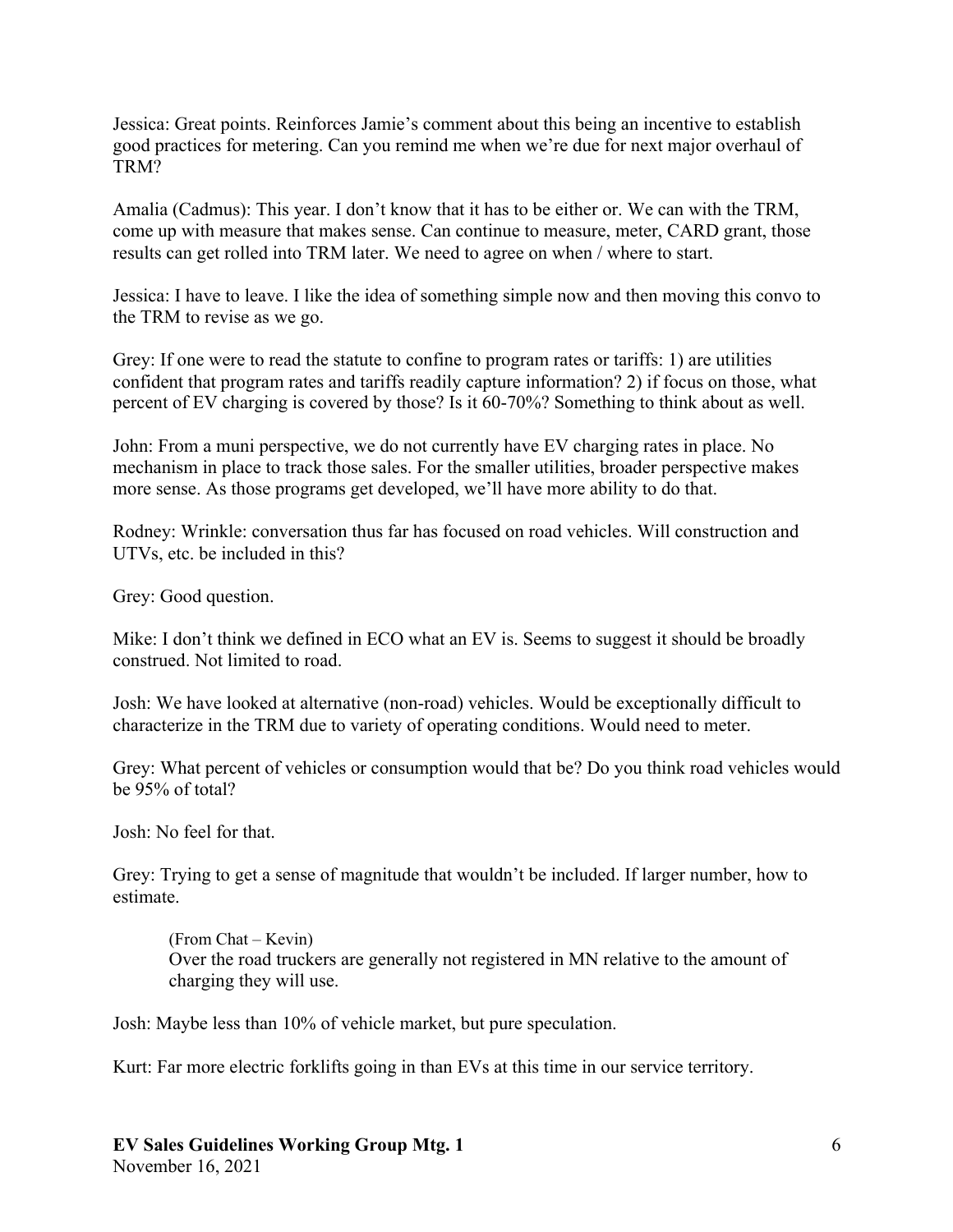Mike: I wonder if Rodney had additional thoughts on how to characterize load from non-road EVs.

Rodney: No perfect method. Highly variable on workload and usage. Some sort of hours of operation in new TRM. Load profile. Could be done simply with measure in TRM.

Lisa Beckner (Minnesota Power): Two comments: one of fleets, maybe a separate tier. Second highlight Kurt's note about whole home  $ToD$  – many EVs could be charging on that. Could be leaving out a lot of sales. A very low percentage of our EV charging would be on separate rate.

Jamie: Appreciates John's comment about some utilities not having programs or metering capabilities. Would be good to know which utils have metering capabilities and rates/programs so that we can understand what to include in future requirements. Want to be flexible and accommodating to all utilities.

Grey: The later part of this invites folks to inform the discussion further. Discuss slide 11.

5-minute break.

Grey explains slide 12, requesting that stakeholders upload information to the SharePoint and the EV Sales WG folder.

Rodney: 90% of charging happens at home (Jason). Splitting credits is folly. Just as imperfect as simply approach.

- John O'Neill agreed with Rodney. Knowing that vehicles travel between service territories. Call that a wash and trying to split utilities is as imperfect as trying to put all sales in the utility's service territory.
- Lisa Beckner: Agrees with this and Jason's thoughts re: charging at home.

Jeremy Peterson (Xcel): Statute doesn't discuss recover of CIP costs through and counting EV EE achievements in CIP

- Mike wants to hear more (discussing in EV fuel switching)
- Jeremy Not like a CIP exempt, correct?
- Grey This is different from CIP exempt in that CIP exempt customers do not pay CIP and their sales are removed from WN sales. IOUs can't claim savings for exempt customers. Is this synonymous. No. Can still offer CIP programs for EVs and count the savings.
- Mike IOUs can submit Efficient Fuel Switching programs and costs are recovered. The savings are separate.
- Jeremy As programs and opportunities arise that improve EV efficiency such that EVs are treated like another end use, could those be funded by CIP?
- Grey Yes, these should be allowed and funded by CIP.
- Mike Makes sense to me.
- Kevin: There is a White Paper on the Electrification website that covers suggestions regarding how CIP programs targeting high efficiency vehicles and chargers can be

## **EV Sales Guidelines Working Group Mtg. 1**

November 16, 2021